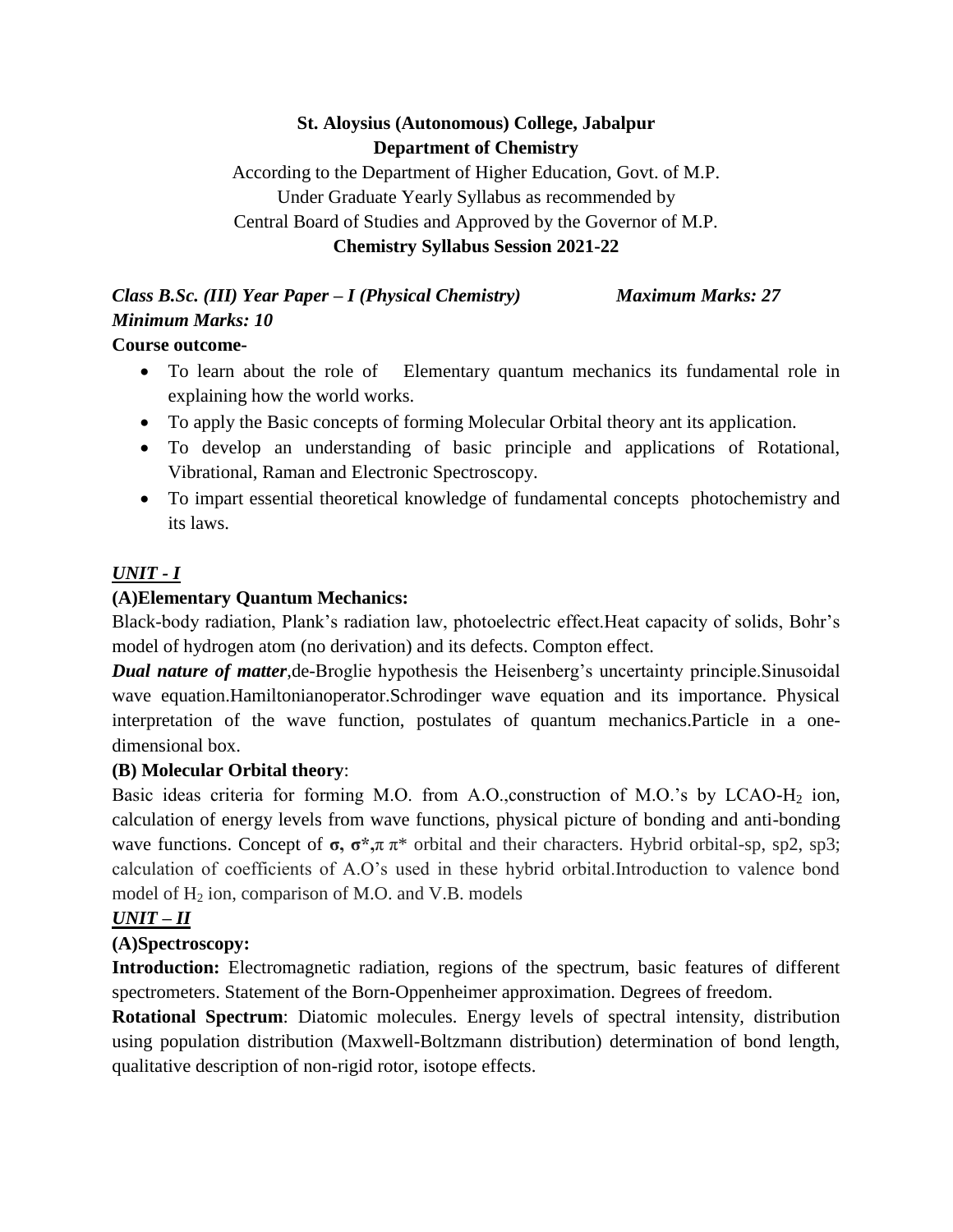**Vibrational Spectrum:**Infra-redspectrum:Energy levels of simple harmonic oscillator, selection rules, pure vibrational spectrum, determination of force constant qualitative relation of force constants and bond energies, effects of an harmonic motion and isotope on the spectrum. Idea of vibrational frequencies of different functional groups.

# *UNIT – III*

#### **(A)Raman Spectrum**

Concept of polarizability, pure rotational and pure vibrational Raman spectra of diatomic molecules.Selection rules.

**(B)Electronic Spectrum**: Concept of potential energy curves for bonding and anti-bonding molecular orbital qualitative description of selection rules and Franck-Condon principle.

Qualitative description of  $\sigma$ ,  $\pi$  and n M.O. their energy levels and the respective transition.

**(C)UV Spectroscopy**: *Instrumentation*, Electronic excitation, elementary idea of instrument used, Application to organic molecules. Woodward-Fieser rule for determining  $\lambda_{\text{max}}$ ofenes, polyenes and  $\alpha, \beta$  - unsaturated carbonyl compounds.

# *UNIT – IV*

# **Photochemistry**

Interaction of radiation with matter, difference between thermal and photochemical processes.Laws of photochemistry:Grotthus-Draper law, Stark-Einstein law, Beer-Lambert law. Electronic transitions, Jablonski diagram depicting various processes occurring in the excited state, qualitative description of fluorescence, phosphorescence, non radioactive process (internal conversion, intersystemcrossing), Quantum yield, photosensitized reactions energy transfer processes (simple examples.) Photochemical reaction of simple organic compounds, Norrish Type-I and Norrish Type-II reaction, *Application of Fluorescence, Phosphorescence.*

# *UNIT – V*

# **Physical Properties and Molecular Structure:**

Optical activity, Polarization (ClausiusMossotti equation) orientation of dipoles in an electric field dipole moment, induced dipole moment measurement of dipole moment, temperature method and refractive method, dipole moment and structure of molecules, magnetic properties paramagnetism, diamagnetism and ferromagnetism.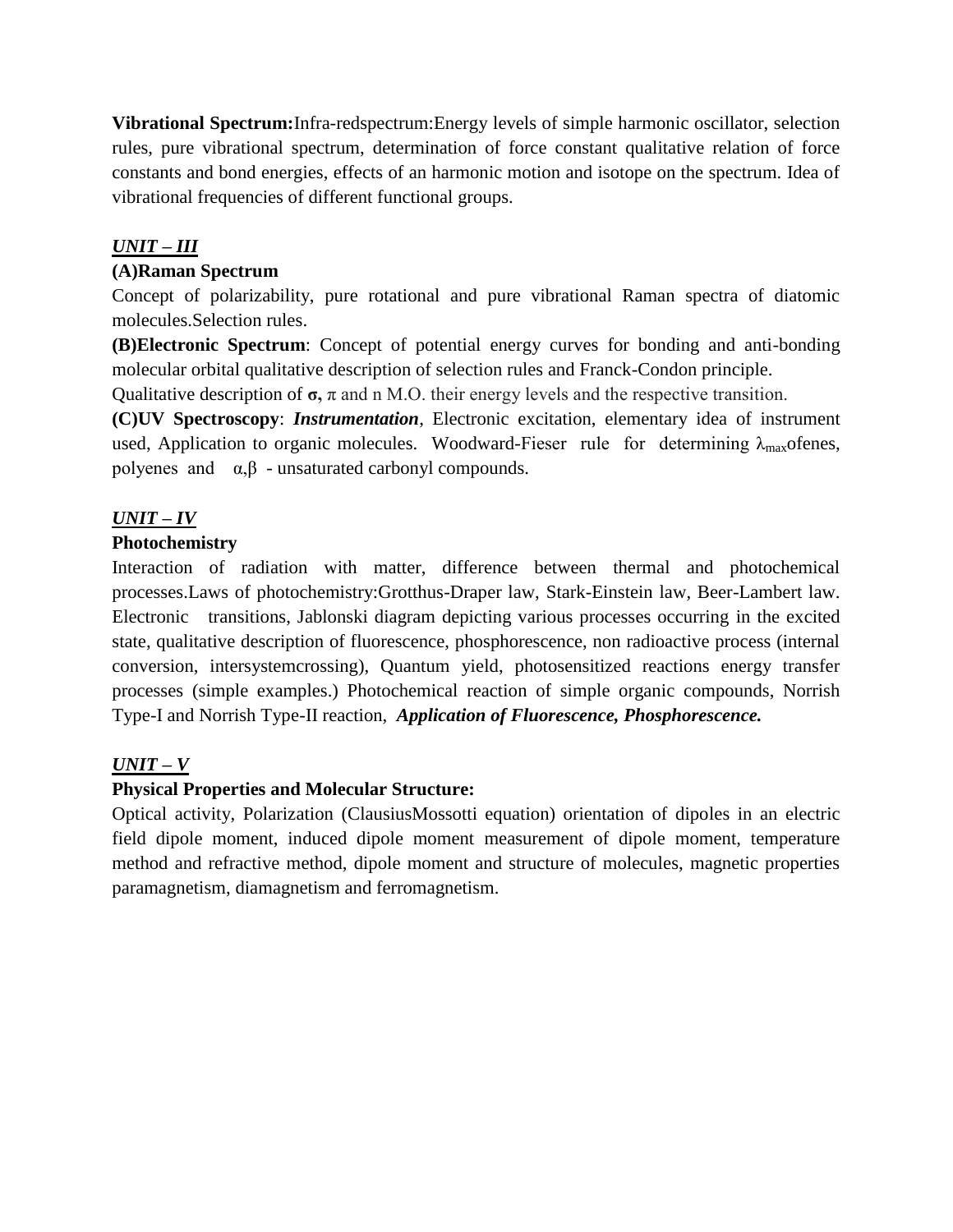# **St. Aloysius (Autonomous) College, Jabalpur Department of Chemistry**

According to the Department of Higher Education, Govt. of M.P. Under Graduate Yearly Syllabus as recommended by Central Board of Studies and Approved by the Governor of M.P. **Chemistry Syllabus Session 2021-22**

# *Class B.Sc. (III) Year Paper – II (Inorganic Chemistry) Maximum Marks: 27 Minimum Marks: 09*

# **Course outcome-**

- To obtain concrete knowledge of Acid and bases theories and its applications.
- To gain an understanding about the limitations of valence bond theory and applications of crystal field theory
- To apply the concept of thermodynamic and kinetic aspects to metal complexes and magnetic properties of transition metal complexes
- To increase in-depth knowledge of Bioinorganic compounds and their properties.

# *UNIT – I*

# **(A)Hard and Soft Acids and Bases**

*Introduction*Classification of acids and bases as hard and soft, Hard and soft acid-base concept of Pearson. Application of hard-acid-base theory Symbiosis,acid base strength and hardness and softness, Theoretical basis of hardness and softness, electronic theory , pie bonding theory and DragoWayland theory, electro negativity and hardness and softness, limitation of hard soft acid base concept.

**(B)Siliconses and Phosphazenes**: Introduction:silicones-methods of preparation,classification,properties and application (uses). Phosphazenes(phosphonitrilic chloride)-methods of preparation and properties: structure of triphosphazenes. Some other phosphazenes and uses of phosphazenes.

# **UNIT-II**

# **(A)Metal ligand bonding in transition metal complexes.**

Introduction:Limitations of valence bond theory, crystal field theory,crystal field splitting of dorbitals,d- orbital splitting and stabilisation energy in octahedral,tetrahedral and square planar complexes ; factors affecting the crystal field parameters. Applications of crystal field theory and limitations of crystal field theory.

# **(B).Thermodynamic and kinetic aspects of metal complexes**

Introduction: thermodynamic aspects of metal complexes. Factors affecting thermodynamic stability of complexes.kinetic aspects of metal complexes.Stabilisation reactions of square planar complexes and factor affecting the rate of substitution reactions in square planar complexes.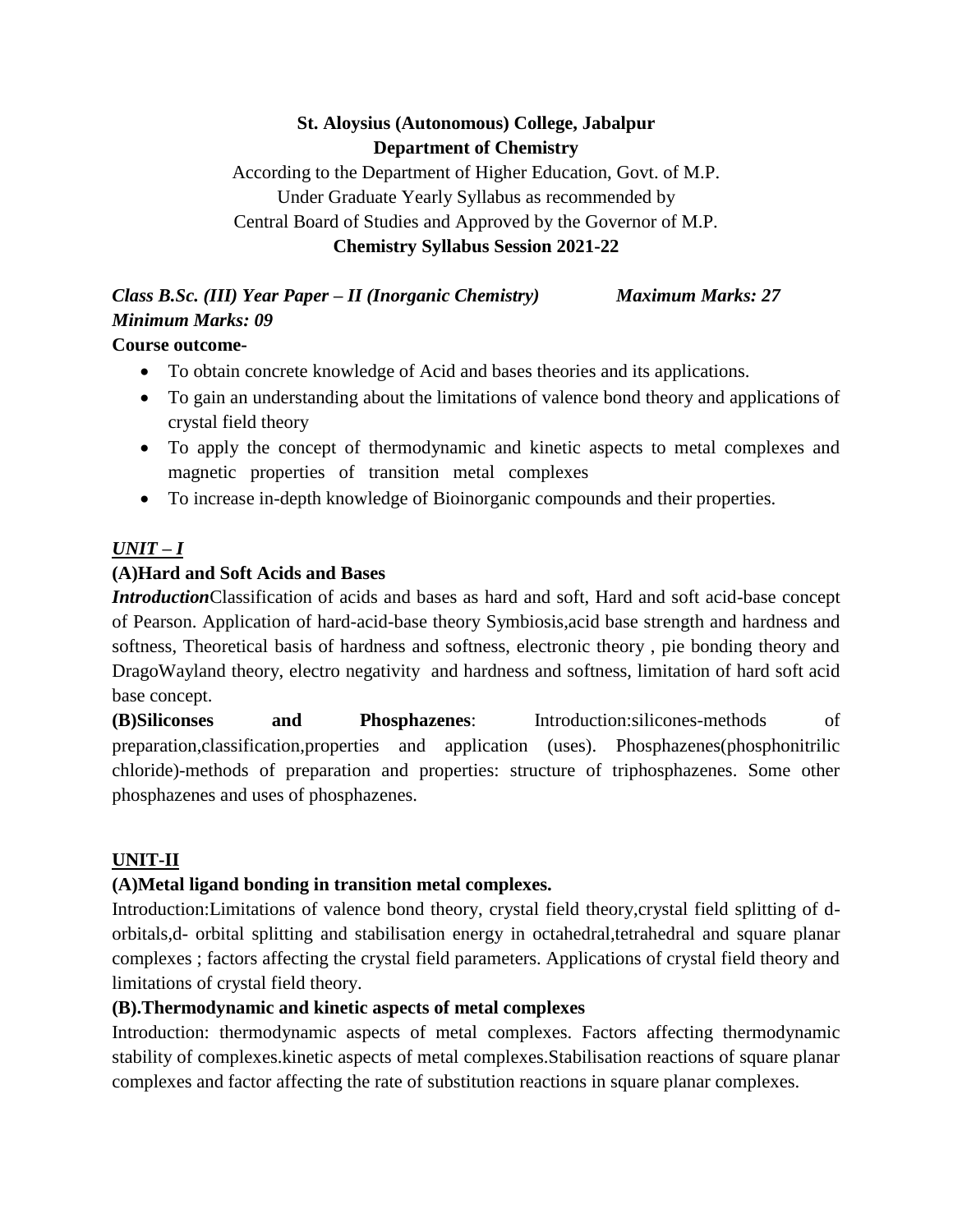#### **UNIT-III**

**Magnetic properties of transition metal complexes:**Introduction: types of magnetic behaviour.Diamagnetism,paramagnetism,ferromagnetism,antiferromagnetism,ferrimagnetism,ori ginand calculation of magnetism. Methods of determining magnetic susceptibility-Guoy, BhatnagarMathur,Quincke's, Curie and nuclear magnetic resonance method.Magneticmoment;L-Scoupling, determination of ground state term symbol. Correlation of  $\mu_s$  and  $\mu_{\text{eff}}$  values. Orbital contribution magnetic moment and application of magnetic moment data for 3d metal complexes.

#### **UNIT-IV**

#### **A. Electronic spectra of transition metal complexes:**

Introduction: types of electronic transition selection rules for d-d transition ,spectroscopic ground state and Spectroscopic ground states in complexes;spectrochemical series ;orgel energy level diagram uses in octahedral and tetrahedral complexes having  $d^1-d^9$  states: electronic spectrum of  $[Ti(H_2O)_6]^{3+}$ complex ion. Complexes with aromatic systems

Synthesis, structure and bonding in metal olefin complexes : alkyne complexes, cyclopentadienyl, complexes, coordinative unstauration, oxidative addition reaction, insertion reactions, fluxional molecules and their characterization compounds with metal-metal bond and metal atom clusters

# **UNIT-V**

#### **(A)Bioinorganic chemistry**

Introduction:Essential and trace elements in biological processes,biological function of bioelements.Availabilityof bio metals and bio non-metals, metalloporphyrins. Haemoglobin:structureand biological function. Myoglobin mechanism of oxygen transfer through haemoglobin and myoglobin.Biological role of alkali and alkaline earth metal ions with special reference to  $Ca^{2+}$ nitrogen fixation.

Metal ions in biological systems and their role in ion transport across the membrane (molecular mechanism), oxygen uptake proteins, cytochrome and ferrodoxins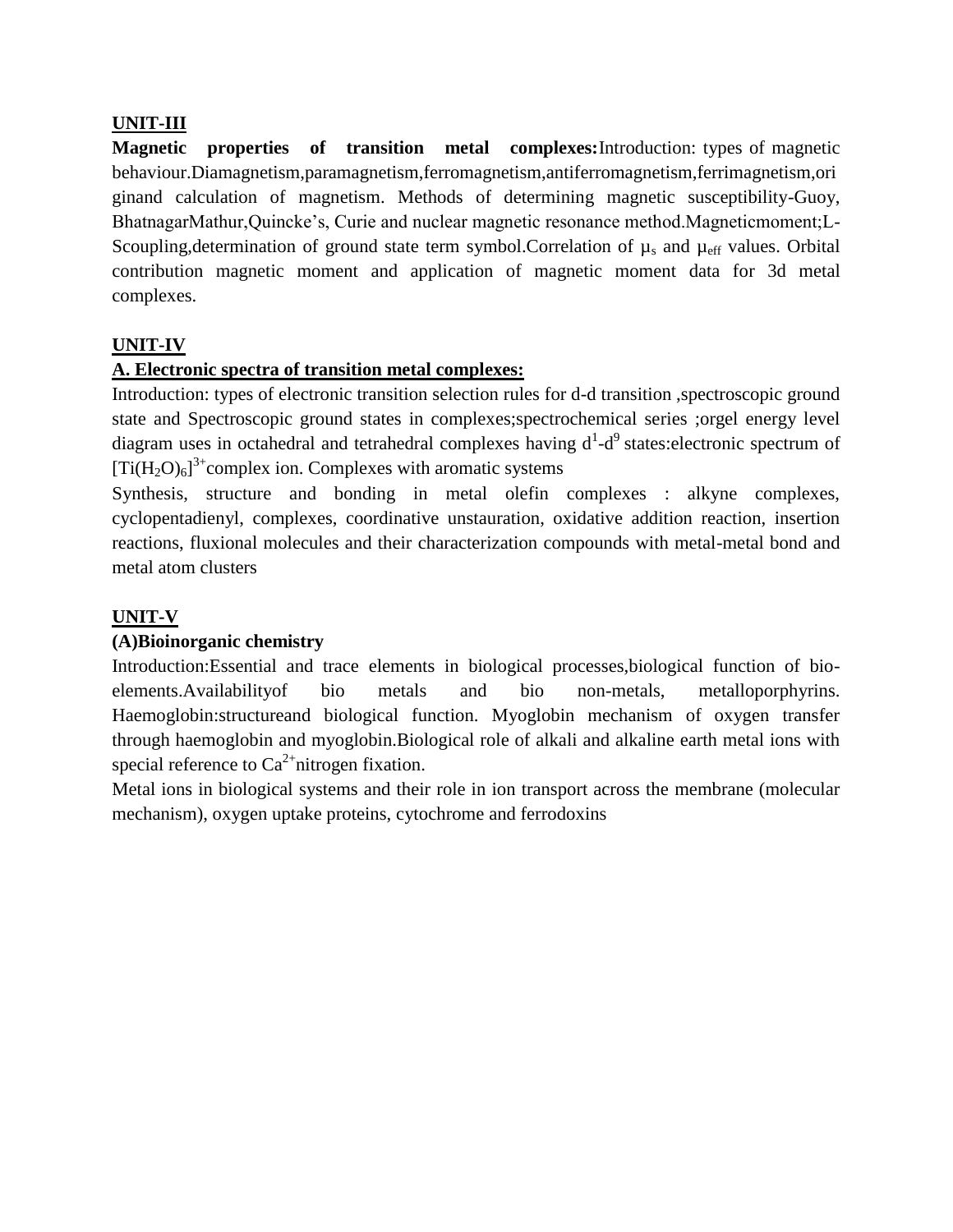# **St. Aloysius (Autonomous) College, Jabalpur Department of Chemistry**

According to the Department of Higher Education, Govt. of M.P. Under Graduate Yearly Syllabus as recommended by Central Board of Studies and Approved by the Governor of M.P.

#### **Chemistry Syllabus Session 2021-22**

*Class B.Sc. (III) Year Paper – III (Organic Chemistry) Maximum Marks: 26 Minimum Marks: 09*

#### **Course outcome-**

- Acquire conceptual knowledge of Nuclear Magnetic Resonance Spectroscopy and its applications.
- The gain knowledge about organometallic compounds and their synthesis.
- To develop both theoretical and experimental knowledge about Carbohydrates, Fats, Oils & Detergents**,** Amino acids, Nucleic acids **and** Synthetic Dyes:

# *UNIT – I*

**Spectroscopy:** Nuclear Magnetic Resonance Spectroscopy: Proton Magnetic Resonance (1HNMR) spectroscopy, , Nuclear Shielding and dis-shielding, chemical shift and molecular structure, spin spin coupling and coupling constant,region of signalsexplanation of PMR spectra of simple organic molecule like ethyl bromide,ethanol,acetaldehyde,1,1,2 tribromoethane, ethylacetate, toluene and acetophenone. Application of UV,IR, PMR spectroscopy for simple organic compound.

# *UNIT – 2*

# *(A).***Organometallic compounds.**

Organo magnesium Compound, Grignard Reagent preparation,structure and chemical reactions Organo Zinc Compound –preparation and chemical reaction Organolithium Compounds- preparation, and chemical reaction.

**(B). Organosulphur compounds**-nomenclature,structure characterstics. Thiol,thio-ether, sulphonicacid, sulphanomide and sulphaguanidine-method of preparations and chemical reaction.

(C) Preparation and Properties of Polymers: Organic polymers-Polyethene, polystyrene, polyvinyl chloride, teflon, nylon, terylene, and natural rubber and synthetic rubber.

# *UNIT - III*

**(A) Carbohydrates-I:** Classification and nomenclature, monosaccharide, mechanism of osazone formation, inter conversion of glucose into fructose, ascending and descending series in aldose configuration of monosaccharide, stereo isomers of erythro, threo sugars. Conversion of glucose into manose. Glycosidiclinkage.determination of the size of the ring of monosaccharides.Ring structure of D (+) glucose,mechanism of mutation.Structure of ribose and